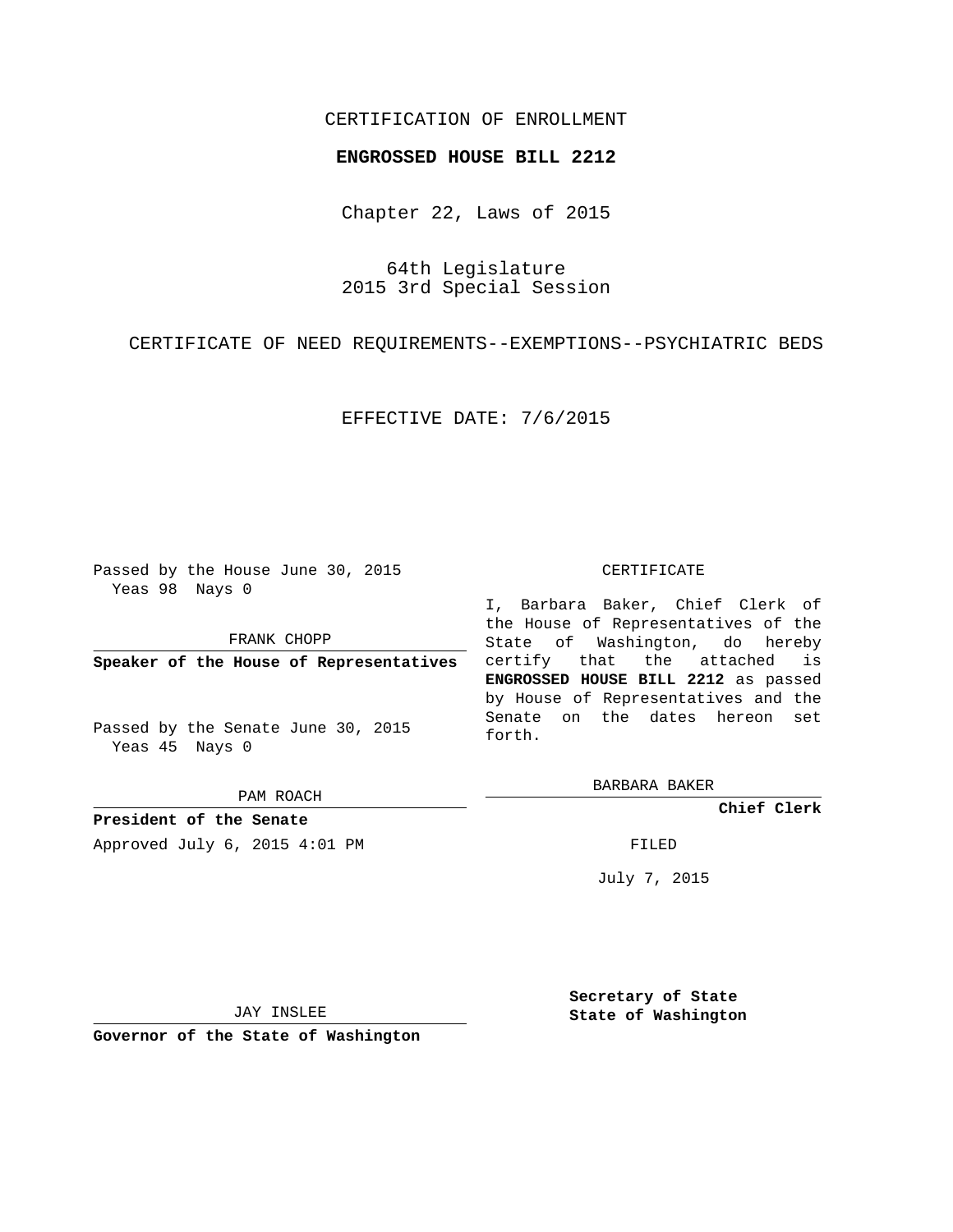## **ENGROSSED HOUSE BILL 2212**

Passed Legislature - 2015 3rd Special Session

**State of Washington 64th Legislature 2015 Regular Session**

**By** Representatives Cody, Schmick, and Fagan

Read first time 03/26/15. Referred to Committee on Capital Budget.

 AN ACT Relating to exempting hospitals licensed under chapter 70.41 RCW that receive capital funds to operate new psychiatric services from certain certificate of need requirements; adding new sections to chapter 70.38 RCW; creating a new section; providing an 5 expiration date; and declaring an emergency.

BE IT ENACTED BY THE LEGISLATURE OF THE STATE OF WASHINGTON:

 NEW SECTION. **Sec. 1.** To accommodate the urgent need for inpatient psychiatric services and to facilitate state compliance with the Washington state supreme court decision, *In re the Detention of D.W.*, No. 90110–4, August 7, 2014, which prohibits the practice of psychiatric boarding, the legislature intends to exempt certain hospital mental health projects provided grant funding by the department of commerce from certificate of need requirements.

 NEW SECTION. **Sec. 2.** A new section is added to chapter 70.38 15 RCW to read as follows:

 (1) For a grant awarded during fiscal years 2016 and 2017 by the department of commerce under this section, hospitals licensed under chapter 70.41 RCW and psychiatric hospitals licensed under chapter 71.12 RCW are not subject to certificate of need requirements for the addition of the number of new psychiatric beds indicated in the